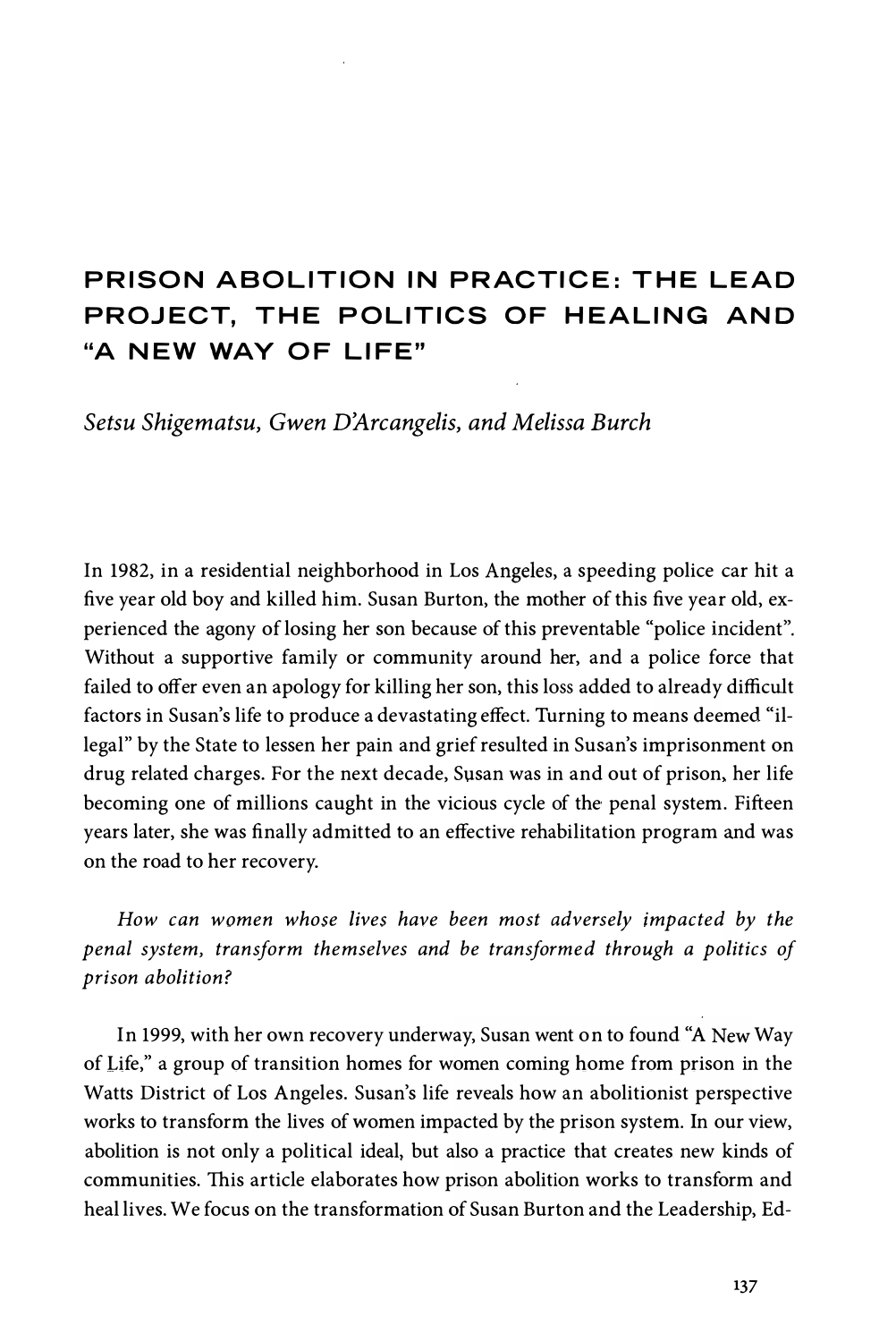ucation, Action and Dialogue (LEAD) Project-a political education program that fosters critical analysis of the prison industrial complex. The LEAD Project grew out of a collaboration of "A New Way of Life" and the Los Angeles chapter of "Critical Resistance" an abolitionist organization that Susan began working with in 2003.

# FROM CAPTIVE TO FIGHTER: ONE WOMAN'S STORY

It was soon after Susan became sober and began to work in her community to aid elderly African Americans who were suffering from health problems that she learned about the growing numbers of incarcerated women and how they too faced the daunting systemic conditions that she herself had confronted. She decided to do something about it. In 1999, Susan was able to obtain a home in Watts that she opened to women coming home from prison and women on probation and parole. This was the beginning of what would become "A New Way of Life," a group of nonprofit sober living and transition homes.

On any given day in Los Angeles County, there are 3,000 women on parole. About half of them have the disease of drug addiction and live in South Central Los Angeles. Close to 70% will go back to prison, either convicted of a new crime or failing to meet the conditions of parole within a year of their release. Often unable or unwilling to attain assistance from agencies perceived as insensitive and judgmental and which have highly structured programs that restrict individual choice, the women struggle to stay out of prison, to find legal income, and to remain sober in isolation.

In contrast, Susan's homes offer a clean, safe, supportive environment for women coming home from jail or prison. One resident describes the environment at A New Way of Life (NWOL):

She [Susan] helped me get a job, and now I have a steady job ... She made me feel welcome, I can't explain it, she just taught me so much and made me feel comfortable; it's really hard for me to open up to people, but she really made me feel like she cared about me and wanted me to get clean, instead of just trying to make money off of me.

While supporting women struggle to put their lives back together, Susan repeatedly witnessed them losing their children to the foster care system because they couldn't meet the state's requirements for reunification. Susan experienced their pain and her loss over again: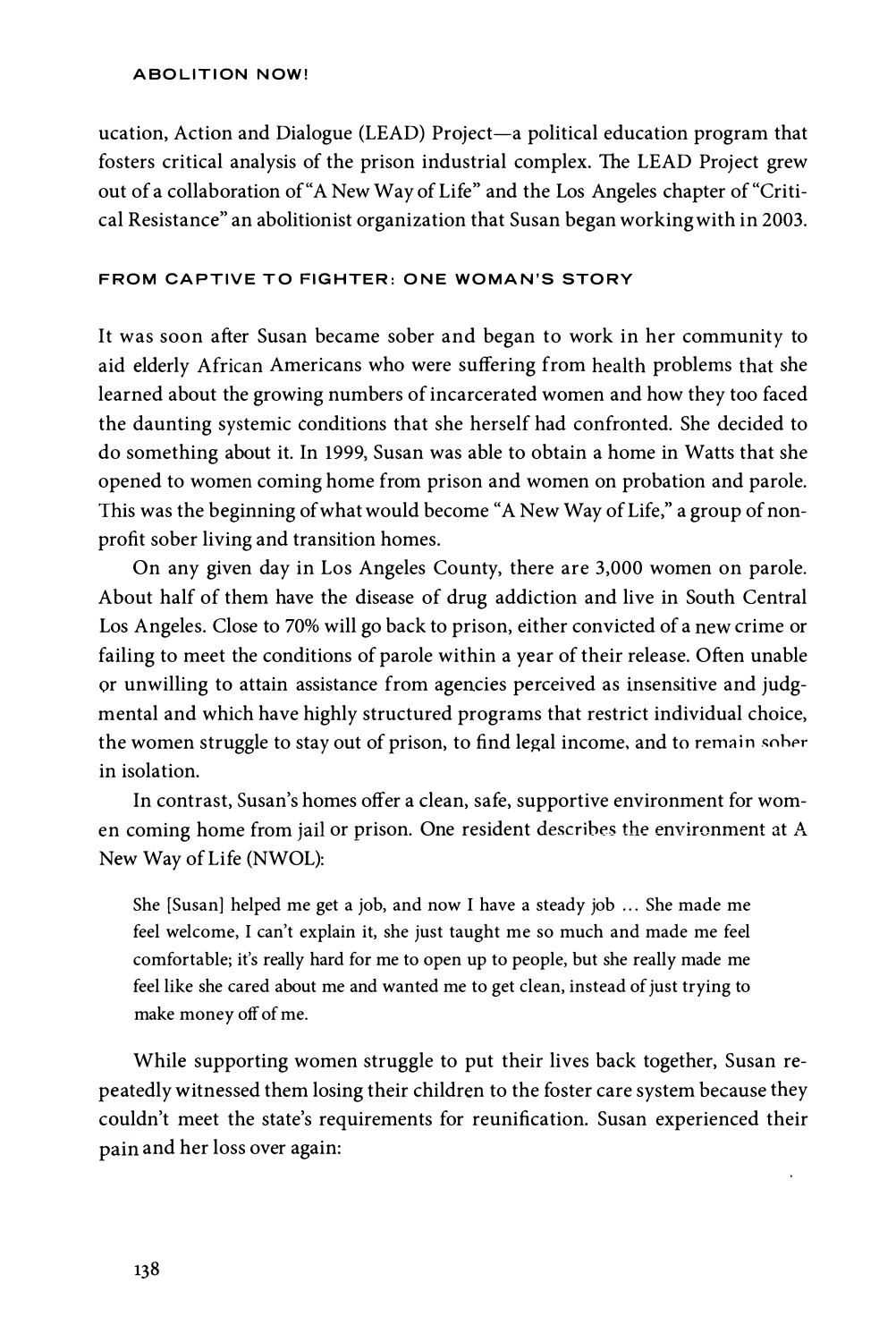It was devastating to watch women lose their children when they were doing everything they possibly could ... But to see that happen and understand what it felt like to lose a child, I felt it over and over again, and that was enough to give me the fire, the determination, the commitment to address it and it was against all odds ... I was so angry at the system that I was going to walk through hell and high water in order to make a difference.

Susan has been able to work out of the pain, anger and grief to create a remarkable home for women to be reunited with their children after suffering from the multifaceted disruption and break-up of the family imposed through the prison and police system. In addition to providing the necessities of housing, food, clothing, transportation and health care, A New Way of Life (NWOL) began programs to help women access case management services, job training, skill-building, and community advocacy opportunities. Alongside the development of A New Way of Life (NWOL), Susan became increasingly involved in working toward systemic changes to address the injustices she was witnessing on a daily basis, and soon became a leading advocate in California for the rights of former prisoners.

In 2003, Susan participated in the Critical Resistance South conference in New Orleans, Louisiana. Her encounter with Critical Resistance would prove to be a pivotal experience. Founded in 1998, Critical Resistance (CR) is a member-led organization that seeks to abolish the prison industrial complex (PIC)-in other words, to end the use of prisons and policing as ineffective and dehumanizing responses to social and economic problems. Through grassroots campaigns and projects, CR works to challenge the notion that caging and controlling people makes us safer, and to build a national movement)-guided by those most impacted by the system-to promote and realize genuine forms of safety and security.

Recalling when she first met CR members, and came to understand their abolitionist stance she says,

I didn't have a concept as wonderful as that ... I had never heard anyone challenge prisons in the way that CR challenges the existence of prisons period. To understand and to know that a prison is not a solution, what a prison does to people is torture-this should be prohibited. It should not be able to function ... And then to begin to imagine a world without prisons ... there's so many other ways to treat people.

Susan readily states that when she first got involved in community activism she did not have a complete analysis of the interconnections between the prison industrial complex and the other systemic forms of oppression. Her exposure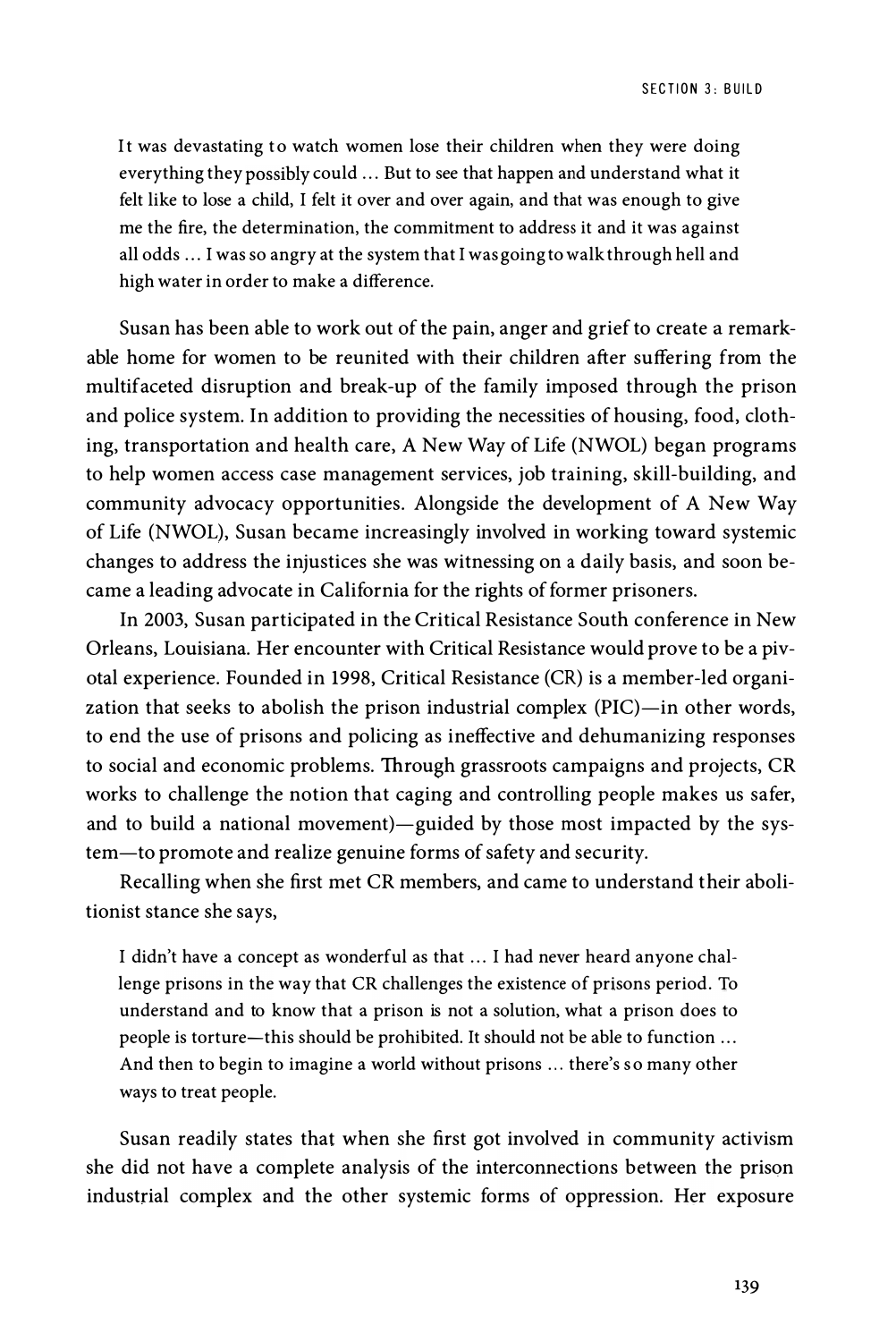## ABOLITION NOW!

to CR's analysis of the prison industrial complex, and her own development of an abolitionist perspective set the stage for the formation of the LEAD Project.

# THE VISION AND PRACTICE OF LEAD

In 2004, Susan met Critical Resistance (CR) organizer Melissa Burch through mutual anti-PIC activism in Los Angeles. As they began to share their political visions, Melissa conceived of the idea to start a political education program at a New Way of Life. Susan wholeheartedly collaborated. Melissa along with a few other CR members began to design workshops to critically analyze the PIC with A New Way of Life residents.

The women who live at A New Way of Life (NWOL) and participate in the LEAD Project have all had personal experiences with the effects of the criminal justice system on their lives and on the lives of their loved ones. Most of the women at NWOL are low-income African-American women, a population increasingly affected by the PIC. Although the number of imprisoned men is much higher, African American women represent the fastest growing population of prisoners in the US today. Over the past 18 years, we have witnessed an astounding 800% increase in rates of imprisonment for women of color. Driven largely by the so-called "war on drugs," the majority of these women remain behind bars on small-scale drug charges, the result of a system less interested in treating addiction than in punishing those who do not have the social, economic, and political clout to keep themselves out of prison. Through educating about the history and politics of the prison industrial complex, LEAD exposes how the system operates-not to prosecute all forms of "crime'-but to target and entrap only certain groups of people. One woman tells her story:

I was at the can place, at the recycling, and this girl was going to do the recycling for me, because I couldn't go in, because me and the recycling lady didn't get along, so she took the cans and bottles in there for me, she took my cans and bottles in there, she came outside and gave me 2 dollars and 5 cents. A police car drives by and sees her handing me the money, they made a U-turn and came back, and then a bunch more police cars came and jacked me up, and said I have 'possession of sales'. I couldn't argue the case because they said they seen her hand me the money. It was 2 dollars and 5cents for my cans and bottles. I'm right in front of the can place! The people at the can place even tried to tell them [that I was recycling cans], but they [the police] said, "No, she was buying dope!" So I went to jail with 2 dollars and 5 cents on my books for possession of sales.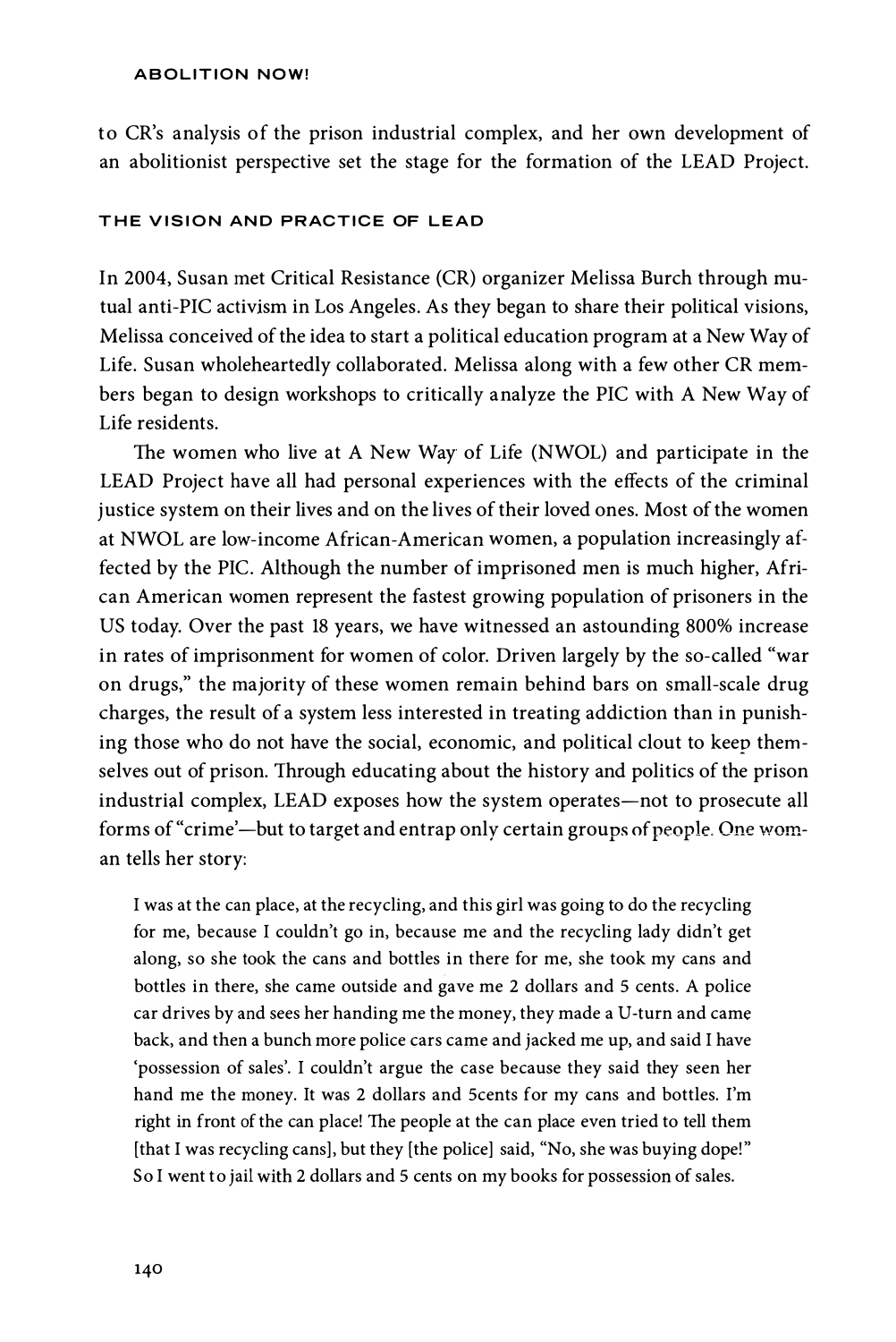Through bi-weekly participatory workshops, the LEAD project creates a space in which women who have recently been released from prison can temporarily step outside conventional recovery programs' emphasis on the personal and look critically at the larger social and political systems that perpetuate the prison industrial complex. Drawing on the women's own experiences with the system, the LEAD Project further exposes how the penal system works to label certain groups of people as "convicts" or "felons," a status that simultaneously impacts one's sense of self-worth and cuts off a person's opportunities to lead a healthy economically self-sustaining life.

The LEAD project works toward a women-of-color centered critique of the prison industrial complex, emphasizing how it is an extension of the interlocking racist, heterosexist, and classist forms of systemic oppression. The workshops offer a critique of various interconnected aspects of the prison industrial complex (PIC), such as the "war on drugs" and the arbitrary construction of "crime." In each workshop, LEAD organizers facilitate a number of activities that include role-playing, films, guided discussion, small group work, guest speakers, journal writing and life history exercises, to help participants make the connections between the PIC and the systemic conditions of their own imprisonment, probation/parole status. Other projects of LEAD that foster political education and leadership development include the maintenance of a political education media library and a grassroots organizing internship focusing on collective engagement in community actions.

In this way, LEAD offers an organic extension of Susan's own experience and politicization, as well as an extension of CR's abolitionist vision in practice. By emphasizing learning about, envisioning and practicing alternative forms of justice and safety, LEAD instantiates abolition in the present by resisting a narrow reliance on the state that dictates punitive forms of justice. Instead, LEAD seeks to implement restorative forms of community-based justice and rehabilitation. By collectively imagining what changes would be necessary to create truly safe and secure communities, the LEAD project offers a vision of justice that is based on the wellbeing of entire communities.

#### HEALING, TRANSFORMATION, AND ABOLITION

It takes quite a bit of energy and belief in yourself and willingness to open your mind to make that transition from captive to someone who is going to fight ... It takes a bit of commitment and force within yourself to come out and do that, after living in that place of less than, and not-good-enough.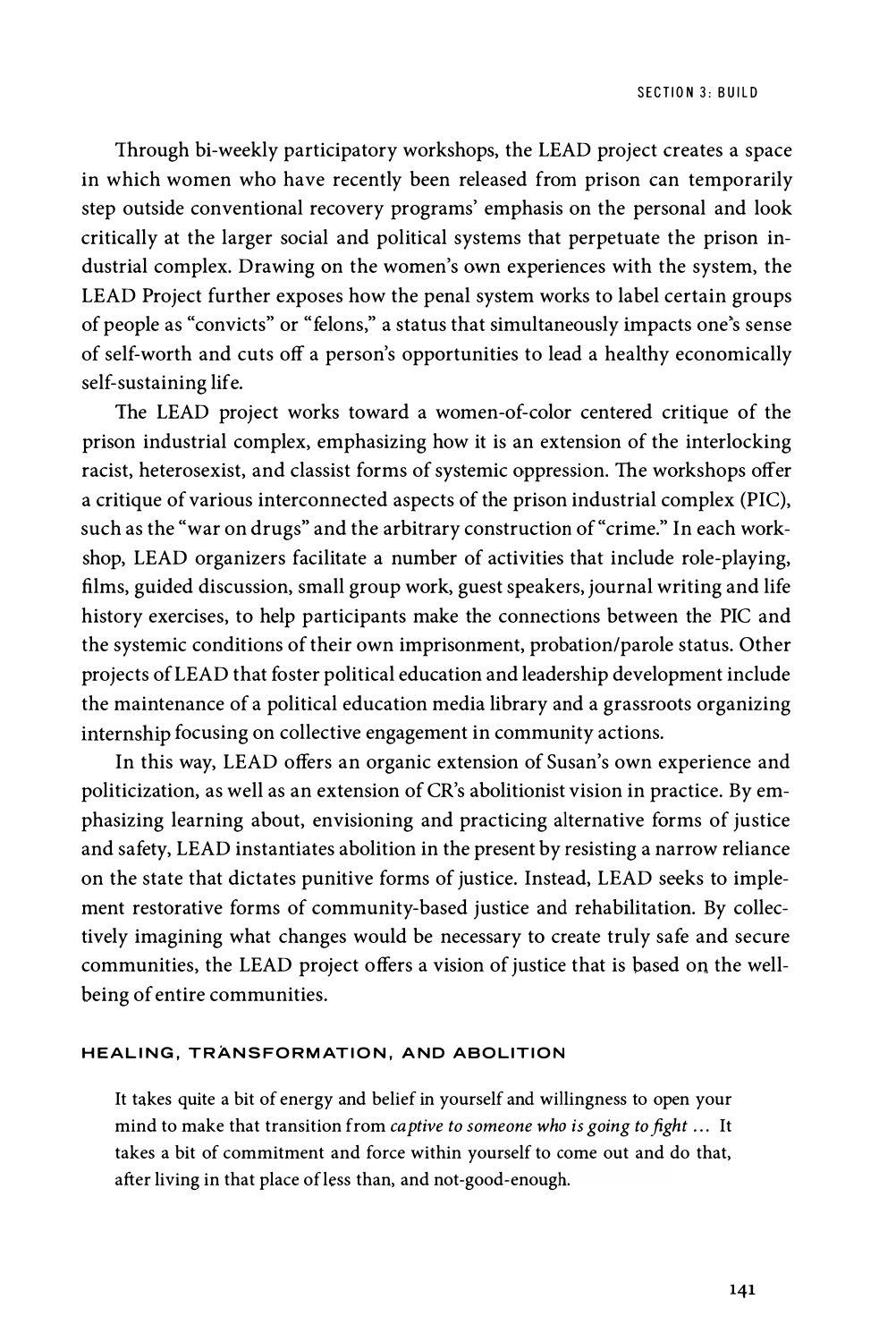#### **ABOLITION NOW!**

As exemplified in Susan's story, a new understanding of the system is integral to the process of reevaluating the conditions of one's incarceration and vital to the process of healing and the determination to fight an oppressive system. The LEAD project offers women this space to critically dialogue about their experiences. Many of the women at A New Way of Life (NWOL) describe the particularities of a criminal justice system that serves to help keep them in an incarceration cycle. Instead of offering treatment, the system penalizes these women who lack the resources to escape such entrapment; says one woman, "Don't just drag 25 people where the only crime they had was getting high, and then you give them 4 years in prison, and then you release them out into society with nothing ... you're just making it a revolving door. You let them out with nothing." Susan emphasizes that healing from the denigration, abuse and dehumanization enacted from the system requires new forms of knowledge and the time and space for each person to recover. The LEAD project plays a key role in pushing the women through the very difficult, but essential transition that shifts the blame from "it's me" to "it's the system." It is this understanding that Susan believes is necessary to move oneself away from the self-destructive tendencies that lead to addictions and "self-abuse". This opportunity and ability to reevaluate oneself from this political perspective can be key to rebuilding selfworth, and the successful transition to leading a healthy life.

One woman explains the role of a NWOL and her education through participating in the LEAD workshops as key to her empowerment and transition to healthier living: "I didn't realize things like CR [Critical Resistance] actually existed, I didn't know that there were people out there trying to stop it or reform it ... people who have never been incarcerated, never been in trouble, and they're out there fighting against something that's wrong. So CR, all of that showed me something different, that I do have a say and that my voice can make a difference in a lot of things."

## **BUILDING A MOVEMENT**

For Susan, and for many women at A New Way of Life (NWOL), a new understanding of the system has been integral to the process of reevaluating the conditions of their own incarceration and vital to the process of healing. Over the course of seven years, since its opening, Susan's program has touched the lives of over 250 women. Through their experience at a NWOL and the political education provided by the LEAD Project, many women have not only begun to feel more empowered to stand up and fight but are now also able to view the problems of the PIC and envision alternatives. One resident says: "I think that the way that it is right now ... just needs to be completely abolished. I am not saying that we do not need some kind of